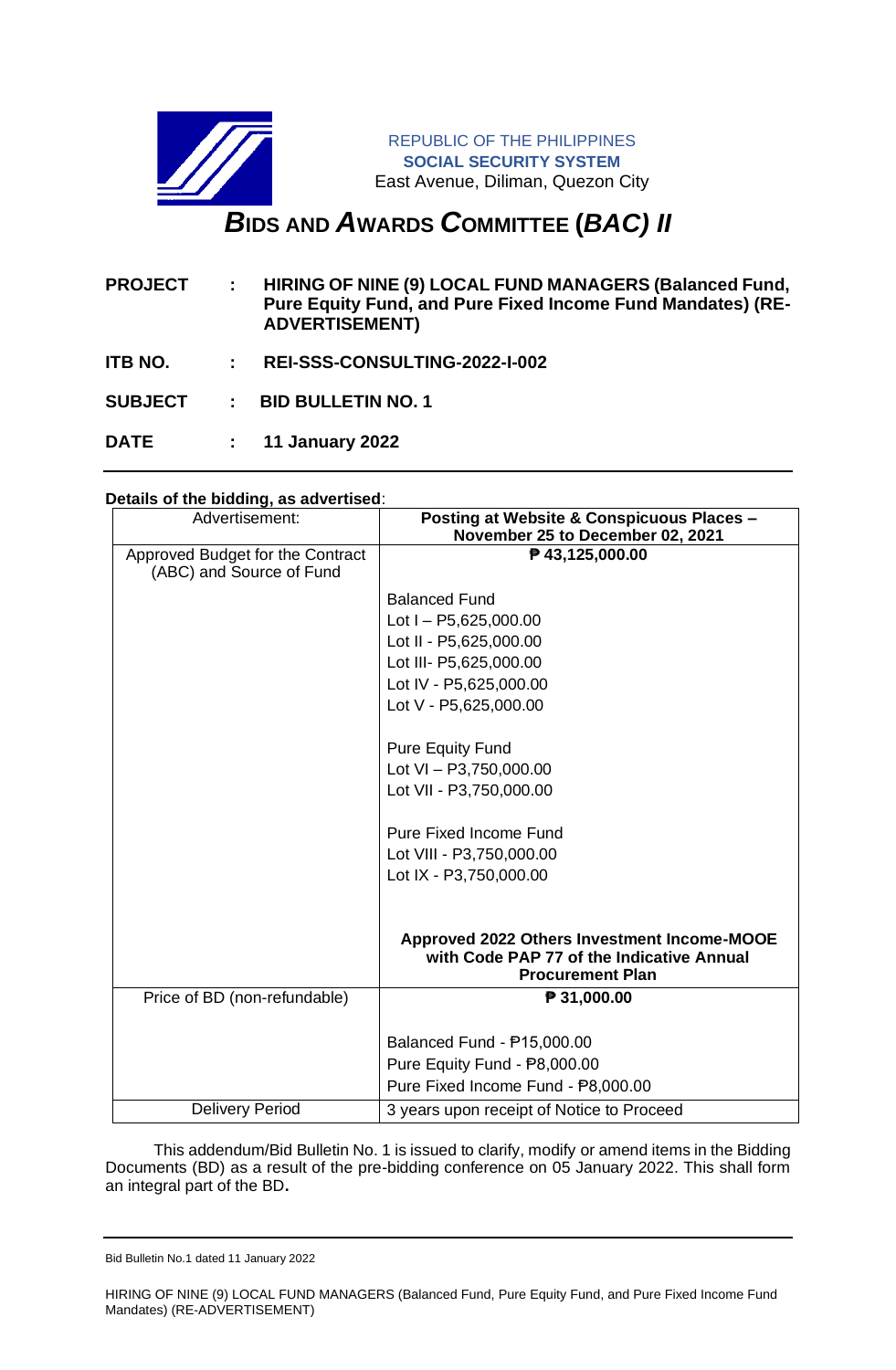Under Section 22.5.3 of the RIRR of RA 9184, it shall be the responsibility of all those who have properly secured the BD to inquire and secure Supplemental/Bid Bulletins that may be issued by the BAC.

#### **1. Schedule of activities as discussed in the Pre-bidding Conference:**

- Deadline for the submission of written queries: Friday, 07 January 2022
- Issuance of Bid Bulletin No. 1 reply to written queries: Tuesday, 11 January 2022
- **Submission of Technical and Financial Proposals and subsequent of opening of the Technical Proposals: Wednesday, 19 January 2022, 2:00 p.m. at the 2nd Floor Bidding Room, SSS Main Building, East Avenue, Diliman, Quezon City**

**Only one company representative is allowed to attend the manual opening of bids. Other company representative may witness the opening of bids through Microsoft Teams. Kindly coordinate with the BAC Secretariat for the details.**

# **2. Amendments/Clarifications – Annex "A"**

# **3. Documentary Requirements**

#### **a. 1 st Envelope**

- a.1 Bid Security (2% of the ABC for Cash or Manager's/Cashier's Check payable to SSS or Bank Draft of the ABC, 5% of the ABC for Surety Bond **or** Bid Securing Declaration – form supplied)
- a.2 TPF 1 Technical Proposal Submission Form
- a.3 TPF 2 Consultant's Reference: Relevant Services Carried out in the last five (5) years that best illustrate qualifications.
- a.4 TPF 3 Comments and Suggestions of Consultant on the Terms of Reference and on data, services, facilities to be provided by the Social Security System
- a.5 TPF 4 Description of the Methodology and Work Plan for Performing the Project
- a.6 TPF 5 Team Composition and Task Projects
- a.7 TPF 6 Curriculum Vitae for Proposed Professional Staff
- a.8 Omnibus Sworn Statement (form supplied in the Bidding Documents)

#### **b. Checklist of the 2nd envelope:**

- b.1 FPF 1 Financial Proposal Submission Form
- b.2 FPF 2 Summary of Costs
- b.3 FPF 3 Breakdown of Price Per Activity
- b.4 FPF 4 Breakdown of Remuneration per Activity
- b.5 FPF 5 Reimbursables Per Activity
- b.6 FPF 6 Miscellaneous Expenses

# **c. Additional Requirements to be submitted by the bidder with the Highest Rated Bid**

c.1 2020 Income Tax Return filed through Electronic Filing and Payment System (EFPS) corresponding to the submitted Audited Financial Statement;

Bid Bulletin No.1 dated 11 January 2022